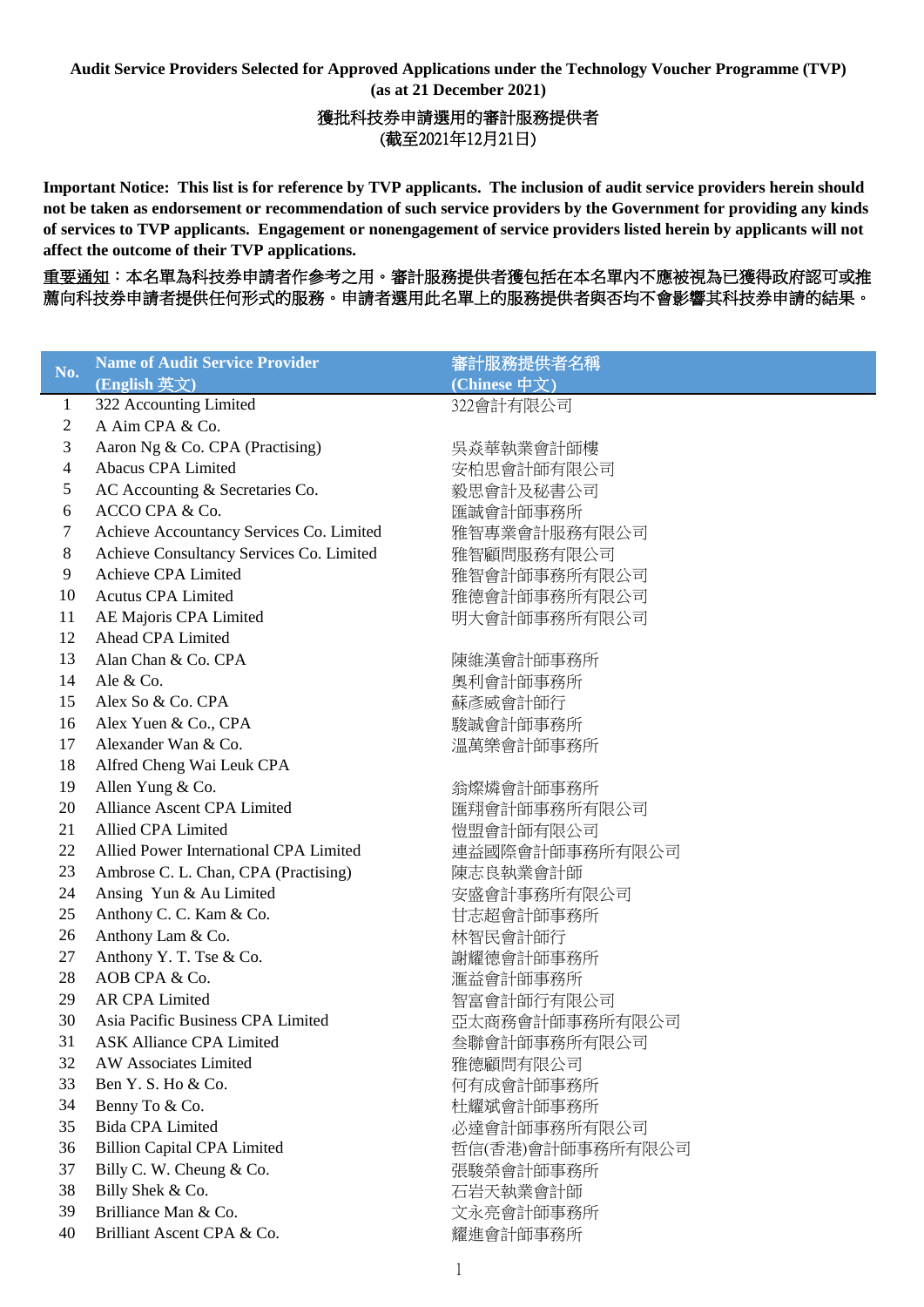| No. | <b>Name of Audit Service Provider</b>    | 審計服務提供者名稱      |
|-----|------------------------------------------|----------------|
|     | (English 英文)                             | (Chinese 中文)   |
| 41  | <b>Brilliant Business Centre Limited</b> | 智尚商務國際有限公司     |
| 42  | C & W CPA Limited                        | 駿富會計師事務所有限公司   |
| 43  | C K Fung CPA Limited                     | 馮進佳會計師行有限公司    |
| 44  | C. B. Wong & Co.                         | 王振邦會計師事務所      |
| 45  | C. C. Kwong & Co. CPA                    | 鄺志才會計師事務所      |
| 46  | C. F. Cheung & Co. CPA                   | 張超凡會計師事務所      |
| 47  | C. S. Wong & Co.                         |                |
| 48  | <b>CAS CPA Limited</b>                   | 誠信會計師事務所有限公司   |
| 49  | Cathy Lai, John Tsang & Co.              | 賴鳳英曾天秀會計師行     |
| 50  | <b>CBD CPA Limited</b>                   |                |
|     |                                          | 諾耀會計師事務所有限公司   |
| 51  | CC Tang & Co.                            | 鄧子祥會計師事務所      |
| 52  | <b>CCIF CPA Limited</b>                  | 陳葉馮會計師事務所有限公司  |
| 53  | CCOR & Co.                               | 柯程翔會計師樓        |
| 54  | <b>CCP CPA Limited</b>                   | 永新會計師事務所有限公司   |
| 55  | CCS & Co. CPA                            | 安德會計師行         |
| 56  | CCT & Partners CPA Limited               | 浩輝會計師事務所有限公司   |
| 57  | Ceibu CPA & Co.                          | 思博會計師事務所       |
| 58  | CH CPA & Co.                             | 進鏗會計師行         |
| 59  | Challenge Accounting Co. Limited         | 卓喬會計有限公司       |
| 60  | Chan Chi Chung CPA (Practising)          | 陳嗣宗執業會計師       |
| 61  | Chan Choi In CPA (Practising)            | 陳彩燕執業會計師       |
| 62  | Chan Chun Tung CPA                       |                |
| 63  | Chan Fung Man CPA (Practising)           | 陳峰民執業會計師       |
| 64  | Chan Hau Man CPA                         | 陳巧敏執業會計師       |
| 65  | Chan Hiu Man CPA & Co.                   | 陳曉敏會計師事務所      |
| 66  | Chan Lok Hei CPA (Practising)            |                |
| 67  | Chan Man Kit CPA (Practising)            | 陳敏杰執業會計師       |
| 68  | Chan Miu Lung, CPA (Practising)          | 陳苗龍執業會計師       |
| 69  | Chan Yu Hin CPA (Practising)             |                |
| 70  | Chang Leung Hui & Li CPA Limited         | 張梁許李會計師事務所有限公司 |
| 71  | Che & Ngan CPA                           | 池顏會計師事務所       |
| 72  | Cheng & Cheng Limited                    | 鄭鄭會計師事務所有限公司   |
| 73  | Cheng Kwun Man William, CPA (Practising) |                |
| 74  |                                          |                |
|     | Cheng Zit In CPA (Practising)            | 鄭婕賢執業會計師       |
| 75  | Cherry C. N. Lam CPA (Practising)        |                |
| 76  | Cheung Kai Ming CPA (Practising)         | 張啓銘執業會計師       |
| 77  | Cheung Yin Ching CPA                     | 張然程執業會計師       |
| 78  | Chiu Yu Choi, CPA (Practising)           | 趙汝才執業會計師       |
| 79  | Choi Kin Man                             | 蔡健文            |
| 80  | Choi Ting Hay CPA (Practising)           | 蔡定希執業會計師       |
| 81  | Chong Ka Ling CPA (Practising)           |                |
| 82  | Chris Y. K. Chau                         | 周英健會計師         |
| 83  | Chu Chu Kit CPA (Practising)             | 朱柱傑執業會計師       |
| 84  | Chu Man Fai CPA (Practising)             | 朱文輝執業會計師       |
| 85  | Cindy C. W. Lam CPA (Practising)         | 林子慧執業會計師       |
| 86  | Clement C. W. Chan & Co.                 | 陳松華會計師事務所      |
| 87  | <b>CLG CPA Limited</b>                   | 智立會計師事務所有限公司   |
| 88  | <b>CLL CPA Limited</b>                   | 德信會計師事務所有限公司   |
| 89  | Confucius International CPA Limited      | 天健國際會計師事務所有限公司 |
| 90  | Conpak CPA Limited                       | 康栢會計師事務所有限公司   |
| 91  | <b>Cosmos CPA Limited</b>                | 華恩會計師事務所有限公司   |
| 92  | CountAudit                               | 算數會計師事務所       |
| 93  | <b>Course CPA</b>                        | 國士會計師樓         |
| 94  | CTY & Co.                                | 樂誼會計師事務所       |
|     |                                          |                |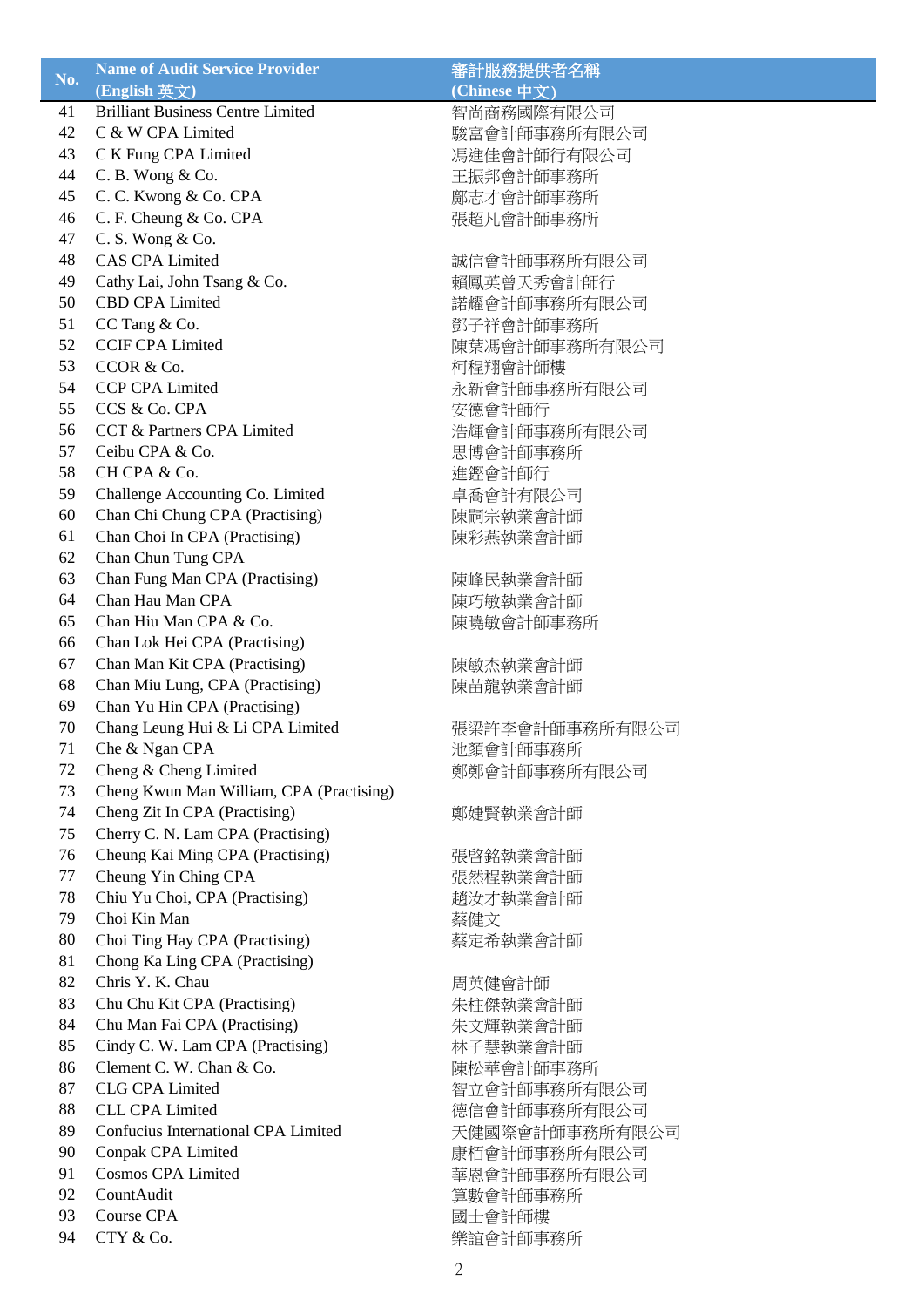| No. | <b>Name of Audit Service Provider</b>      | 審計服務提供者名稱     |
|-----|--------------------------------------------|---------------|
|     | (English 英文)                               | (Chinese 中文)  |
| 95  | <b>CW CPA</b>                              | 華德會計師事務所      |
| 96  | <b>CWC CPA Limited</b>                     | 張黃會計師事務所有限公司  |
| 97  | CY Chan CPA (Practising)                   | 陳靜宜執業會計師      |
| 98  | Cynthia K. Y. Chow CPA (Practising)        | 周金燕執業會計師      |
| 99  | D & Partners CPA Limited                   | 德博會計師事務所有限公司  |
| 100 | D.V. CPA Limited                           | 上策會計師有限公司     |
| 101 | Daniel Kwan & Co.                          | 關上傑會計師事務所     |
| 102 | Dennis Mak CPA Limited                     | 麥永傑會計師事務所有限公司 |
| 103 | Dickson W. P. Mak & Co.                    | 麥偉培會計師事務所     |
| 104 | Dominic Lam & Co. CPA                      | 林仲文會計師行       |
| 105 | Dominic Y.C. Ng & Co.                      | 伍于祥會計師事務所     |
| 106 | Donald Kwok CPA (Practising)               | 郭迅昇執業會計師      |
| 107 | Dynamic Dragons & Co.                      | 展龍會計師樓        |
| 108 | ECLAT CPA (PRACTISING) Limited             | 明譽會計師事務所有限公司  |
| 109 | Eddie K.K. Lau CPA Limited                 | 劉國權會計師事務所有限公司 |
| 110 | Eden & Co.                                 | 艾登會計師事務所      |
| 111 | Edward H. P. Lau CPA (Practising)          |               |
| 112 | Edward So & Co.                            | 蘇國榮會計師事務所     |
| 113 | Elite & Co.                                | 智傑會計師事務所      |
| 114 | Elsie Wong & Co.                           | 黃愛詩會計師事務所     |
| 115 | EMC CPA & Co.                              |               |
| 116 | Eric Fisher, CPA (Practising)              |               |
| 117 | Eric H. T. Fan CPA (Practising)            | 范衍廷執業會計師      |
| 118 | Eric K. H. Tang CPA (Practising)           | 鄧家豪執業會計師      |
| 119 | Eric W. Y. Lam & Co.                       | 林偉源會計師事務所     |
| 120 | Eva Y. Y. Tsoi CPA (Practising)            | 蔡涴榕執業會計師      |
| 121 | Ever Honour CPA Limited                    | 永譽會計師事務所有限公司  |
| 122 | F. S. Li & Co.                             | 李福樹會計師事務所     |
| 123 | Faith Hill CPA Limited                     | 信茂會計師事務所有限公司  |
| 124 | <b>Falcon CPA Limited</b>                  | 輝勤會計師事務所有限公司  |
| 125 | FCC and Partners CPA Limited               | 倬偲會計師有限公司     |
| 126 | FCCL & Co. CPA (Practising)                | 恒達會計師事務所      |
| 127 | Fok Chan Leung Wan CPA Limited             | 霍陳梁溫會計師行有限公司  |
| 128 | Fong Po Ki CPA                             | 方寶琪執業會計師      |
| 129 | Forward Alliance CPA Limited               | 聯進信誠會計師有限公司   |
| 130 | FTW & Partners CPA Limited                 | 港駿會計師行有限公司    |
| 131 | Fung & Pang CPA Limited                    | 馮彭會計師有限公司     |
| 132 | Fung, Leung & Co.                          | 馮梁會計師行        |
| 133 | Gabriel Fung CPA (Practising)              | 馮日昇執業會計師      |
| 134 | Gary Cheng CPA Limited                     | 加多利會計師事務所有限公司 |
| 135 | <b>GCCPA</b>                               | 香港智華會計師事務所    |
| 136 | George K. B. Wong & Co.                    | 黃國標會計師行       |
| 137 | Gerhard W. H. Fung & Co.                   | 馮緯恆會計師事務所     |
| 138 | Global Alliance Financial Services Limited | 國聯金融服務有限公司    |
| 139 | Global Vision CPA Limited                  | 宏遠會計師事務所有限公司  |
| 140 | Glory To Glory CPA Limited                 | 新榮耀會計師有限公司    |
| 141 | Golden Wins CPA Limited                    | 周永勝會計師事務所有限公司 |
| 142 | Golybo and Co.                             | 高利堡會計師事務所     |
| 143 | Good Faith CPA Firm Co. Limited            | 聰誠會計師事務所有限公司  |
| 144 | Goted CPA Limited                          | 億創會計師事務所有限公司  |
| 145 | Grand Up CPA Limited                       | 卓楓會計師事務所有限公司  |
| 146 | <b>Grandeur CPA Limited</b>                | 君臨會計師事務所有限公司  |
| 147 | H. L. Lau & Associates CPA Limited         | 劉克立會計師事務所有限公司 |
| 148 | Hanvic CPA Limited                         | 恒域會計師事務所有限公司  |
|     |                                            |               |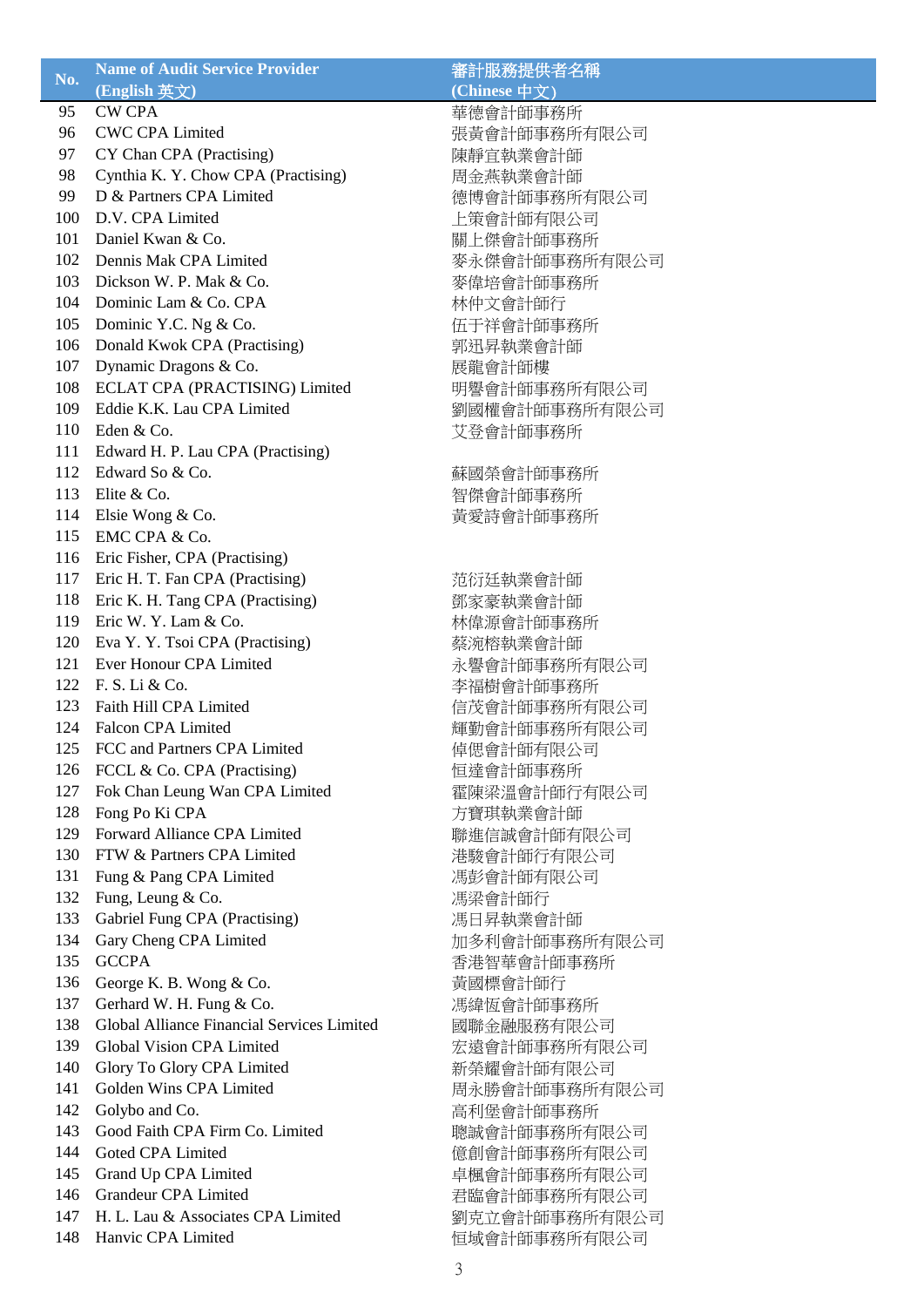| No. | <b>Name of Audit Service Provider</b>       | 審計服務提供者名稱        |
|-----|---------------------------------------------|------------------|
|     | (English 英文)                                | (Chinese 中文)     |
| 149 | Henry Ha & Co.                              | 博斯會計師事務所         |
| 150 | Heung & Wong CPA Limited                    | 向黃會計師有限公司        |
| 151 | Hing Cheong CPA & Co.                       | 興創會計師事務所         |
| 152 | HK KCBC CPA Limited                         |                  |
| 153 | HK Wan CPA & Co.                            | 溫漢球會計師事務所        |
| 154 | HLB Hodgson Impey Cheng Limited             | 國衛會計師事務所有限公司     |
| 155 | <b>HLM CPA Limited</b>                      | 恒健會計師行有限公司       |
| 156 | Ho Chi Man CPA (Practising)                 |                  |
| 157 | Ho Wai Lok CPA (Practising)                 | 何偉樂執業會計師         |
| 158 | Holy & Co., CPA (Practising)                | 灝龍會計師事務所         |
| 159 | Hon So Fan, CPA (Practising)                | 韓素芬執業會計師         |
| 160 | Hong Kong Business Consultant               |                  |
|     | And Accounting Limited                      |                  |
| 161 | Honor Man CPA Limited                       |                  |
|     |                                             | 安文會計師事務所有限公司     |
| 162 | Howe Sau Man CPA (Practising)               |                  |
| 163 | Hui Chi Chuen & Co.                         | 許志全會計師事務所        |
| 164 | Hui Sik Wing & Co. CPA (Practising)         | 許錫榮會計師事務所        |
| 165 | Hui Wing Lok CPA (Practising)               | 許榮樂執業會計師         |
| 166 | Ignatius Ho CPA (Practising) Limited        | 何國偉會計師事務所有限公司    |
| 167 | Ignitions CPA & Co.                         | 信言會計事務所          |
| 168 | Implex CPA Limited                          | 欣栢會計師事務所有限公司     |
| 169 | Info Pacific Consultants Limited            | 匯訊會計有限公司         |
| 170 | Inno CPA Limited                            | 瑞卓會計師事務所有限公司     |
| 171 | Insight CPA & Co.                           | 凝緒會計師事務所         |
| 172 | Jackal C. Y. Wong, CPA (Practising)         | 黃宗耀會計師           |
| 173 | Jason Lee & Co. CPA (Practising)            | 李廣文會計師事務所        |
| 174 | Jeremy Law CPA (Practising)                 | 羅銘恪執業會計師         |
| 175 | Jerry Chow & Co.                            | 周國榮會計師事務所        |
| 176 | JK & Partners CPA Limited                   | 進高會計師事務所有限公司     |
| 177 | JL & Co.                                    | 嘉諾會計師行           |
| 178 | <b>JMD &amp; PME CPA Limited</b>            | 滙業聯通會計師事務所有限公司   |
| 179 | Josephine L. Y. Poon CPA                    | 盤勵茵執業會計師         |
| 180 | Jovial Wings CPA Co.                        | 晉菱會計師事務所         |
| 181 | Joyce M. C. Li & Co.                        | 李慕貞會計師事務所        |
| 182 | K & S Accounting Services Limited           | 啟瑞會計有限公司         |
| 183 | K S Yu & Co. CPA (Practising)               | 俞功成會計師樓          |
| 184 | K. M. Lui & Co. CPA (Practising)            | 呂敬文會計師事務所        |
| 185 | K. W. Lam & Co.                             | 林國榮會計師行          |
| 186 | K. Y. Ng & Co. Limited                      | 吳潔瑤會計師事務所有限公司    |
| 187 | K.W. Tam & Co.                              | 譚根榮會計師行          |
| 188 | Kaizen CPA Limited                          | 啓源會計師事務所有限公司     |
| 189 | <b>KAP CPA Limited</b>                      |                  |
| 190 |                                             |                  |
|     | Karen Tsang & Co., CPA<br>Katon CPA Limited | 曾玉梅會計師事務所        |
| 191 |                                             | 華悅會計師行有限公司       |
| 192 | Ken M. L. Chan & Co.                        | 陳苗龍會計師事務所        |
| 193 | Ken So & Co. CPA                            | 蘇興錶會計師事務所        |
| 194 | Ken T. W. Ng CPA Limited                    | 吳子榮會計師行有限公司      |
| 195 | Kenneth Tong & Co.                          | 湯廣烈會計師行          |
| 196 | Kenny KY Chan & Co.                         | 陳君堯會計師行          |
| 197 | Kenswick CPA Limited                        | 華普(香港)會計師事務所有限公司 |
| 198 | Kinson CPA & Co. CPA (Practising)           | 堅信會計師事務所         |
| 199 | KNC & Co.                                   | 安俊會計師事務所         |
| 200 | Koon Wai Hung CPA (Practising)              | 官偉雄執業會計師         |
| 201 | <b>KSHK CPA Limited</b>                     | 健勤會計師事務所有限公司     |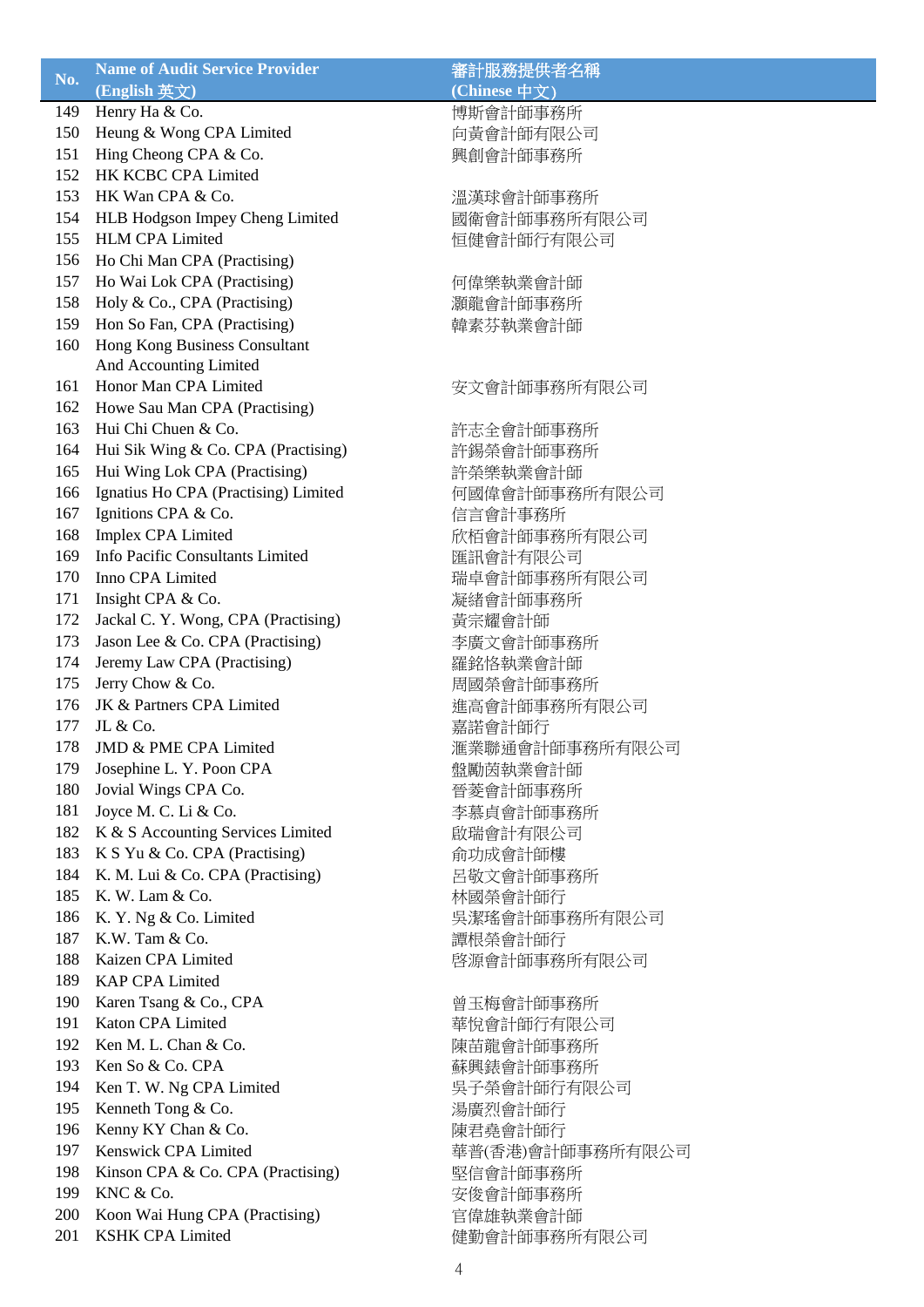| No.        | <b>Name of Audit Service Provider</b>             | 審計服務提供者名稱             |
|------------|---------------------------------------------------|-----------------------|
|            | (English 英文)                                      | (Chinese 中文)          |
| 202        | <b>KTC Partners CPA Limited</b>                   | 和信會計師事務所有限公司          |
| 203        | <b>KTC Prima CPA Limited</b>                      | 匯源和信會計師事務所有限公司        |
| 204        | Lai Wai Leung CPA (Practising)                    | 賴偉良執業會計師              |
| 205        | Lai Yin Chiu CPA (Practising)                     | 黎彥昭執業會計師              |
| 206        | Lai, Chui & Co.                                   | 賴,崔會計師行               |
| 207        | Lam Chun Kwan CPA (Practising)                    | 林震群執業會計師              |
| 208        | Lam Ka Leung Vincent CPA (Practising)             | 林家樑執業會計師              |
| 209        | Lam Man Chi CPA (Practising)                      | 林文治執業會計師              |
| 210        | Lam Wai Hung CPA (Practising)                     | 林偉雄執業會計師              |
| 211        | Lam Yu Chung, CPA (Practising)                    | 林雨聰執業會計師              |
| 212        | Lau & Lau, CPA                                    | 劉國安劉湛深會計師行            |
| 213        | Lau Ho & Co.                                      | 劉何會計師事務所              |
| 214        | Lau Mei Suet CPA (Practising)                     | 劉美雪執業會計師              |
| 215        | Lawrence Cheung CPA Co. Limited                   | 張偉球會計師事務所有限公司         |
| 216        | Leung Ka Wa CPA (Practising)                      |                       |
| 217        | Leung Man Kin, CPA (Practising)                   |                       |
| 218        | Li Kit Ying, CPA (Practising)                     | 梁文健執業會計師              |
| 219        |                                                   | 李潔瑩執業會計師              |
|            | Li Yiu Chung CPA (Practising)<br>Li, Lai & Cheung | 李耀宗執業會計師              |
| 220<br>221 | Lincoln Edward CPA Limited                        | 張黎李會計師事務所             |
|            |                                                   | 領信德華會計師事務所有限公司        |
| 222        | <b>Linkers CPA Limited</b>                        | 連城會計師事務所有限公司          |
| 223        | Linus Ng, CPA (Practising)                        | 吳普思執業會計師              |
| 224        | LK CPA & Co.                                      |                       |
| 225        | LKY China CPA (Practising)                        | 華強會計師事務所              |
| 226        | Lo Wing Hing CPA (Practising)                     | 盧榮興執業會計師              |
| 227        | Lo, Kwok & Hui CPA (Practising)                   | 盧郭許會計師行               |
| 228        | Lui & Mak CPA Limited                             | 呂榮光 麥錦棠 陳杰宏會計師事務所有限公司 |
| 229        | Lui Siu Tang & Co.                                | 雷紹騰會計師事務所             |
| 230        | LWH & Co.                                         | 李永恒會計師事務所             |
| 231        | M. F. Chan, CPA                                   |                       |
| 232        | Maggie Chau & Co.                                 | 仇雪儀會計師事務所             |
| 233        | Mak Siu Hong & Co.                                | 麥卲康會計師事務所             |
| 234        | Mak Yuen Mei CPA (Practising)                     |                       |
| 235        | Mars Accountancy and Secretarial                  | 馬斯會計秘書服務公司            |
|            | Consultancy Co.                                   |                       |
| 236        | Martin C. K. Pong & Co.                           | 龐志鈞會計師行               |
| 237        | <b>Mass CPA Limited</b>                           | 宏業會計師有限公司             |
| 238        | Matthew S. H. Law CPA (Practising)                | 羅城熙執業會計師              |
| 239        | <b>Mazars CPA Limited</b>                         | 中審眾環(香港)會計師事務所有限公司    |
| 240        | McMillan Woods (HK) CPA Limited                   | 長青(香港)會計師事務所有限公司      |
| 241        | Michael M.C. Chan & Co.                           | 陳文忠會計師事務所             |
| 242        | Million Trustful CPA Limited                      | 億信會計師事務所有限公司          |
| 243        | Miracle CPA Limited                               |                       |
| 244        | Mok Ching Ho CPA (Practising)                     | 莫正豪執業會計師              |
| 245        | Mok Tsz Chun, Sam CPA (Practising)                | 莫子俊執業會計師              |
| 246        | Moores Rowland (HK) CPA Limited                   | 嘉信會計師事務所有限公司          |
| 247        | Morton CPA & Co.                                  | 萬騰會計師事務所              |
| 248        | Mundell CPA                                       | 萬里會計師事務所              |
| 249        | Ng & Chung                                        | 伍堅雄、鍾炳森會計師事務所         |
| 250        | Ng To & Tse CPA & Co.                             | 吳杜與謝會計師事務所            |
| 251        | Ng Yat Fung, CPA                                  |                       |
| 252        | Nic Yip & Co. CPA (Practising)                    | 葉偉榮會計師行               |
| 253        | Noble Partners CPA Co.                            | 路信會計師事務所              |
| 254        | Nova CPA Limited                                  | 利華會計師事務所有限公司          |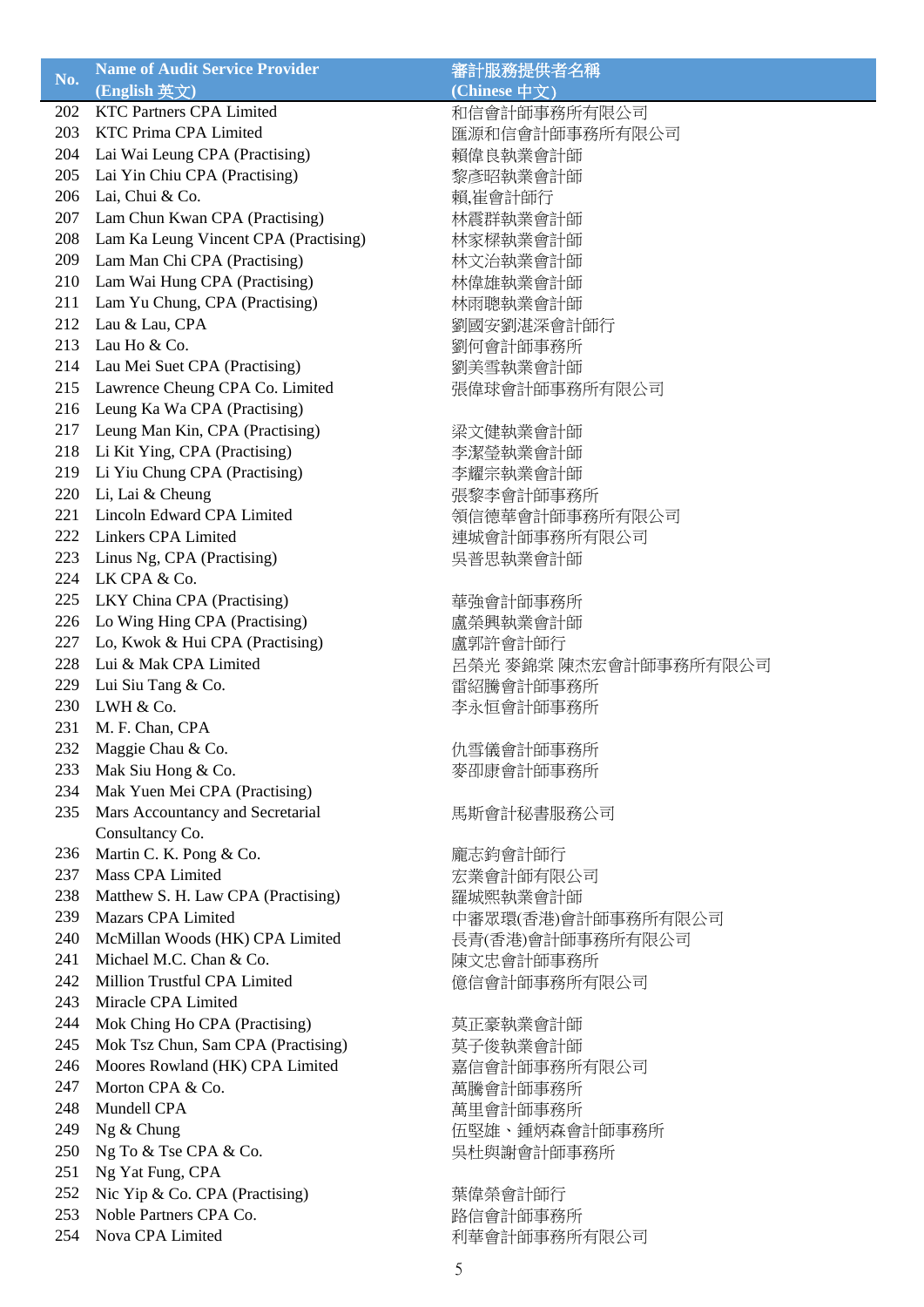| No. | <b>Name of Audit Service Provider</b> | 審計服務提供者名稱        |
|-----|---------------------------------------|------------------|
|     | (English 英文)                          | (Chinese 中文)     |
| 255 | Omega M. C. Au CPA (Practising)       |                  |
| 256 | Orient Mark CPA                       | 逸卓會計師行           |
| 257 | Oscar Wong CPA & Co.                  | 黃漢威會計師事務所        |
| 258 | Oscar Yiu & Co. CPA                   | 姚展隆會計師事務所        |
| 259 | P. H. Tang & Co.                      | 鄧標鴻會計師事務所        |
| 260 | Pacers Consulting Limited             |                  |
| 261 | Pan Kai Kwong CPA (Practising)        | 彭啟光執業會計師         |
| 262 | Pang Chan & Co.                       | 彭陳會計師事務所         |
| 263 | Pasico CPA & Co.                      | 博浩會計師事務所         |
| 264 | PAT CPA Limited                       |                  |
|     |                                       | 匯昇會計師事務所有限公司     |
| 265 | Patrick Wong CPA Limited              | 黃龍德會計師事務所有限公司    |
| 266 | PCK CPA Limited                       | 駿基會計師事務所有限公司     |
| 267 | Perfect CPA Limited                   |                  |
| 268 | Peter Lam & Co. CPA                   | 林桂才會計師事務所        |
| 269 | Peter Tsui & Co.                      | 徐惠祥會計師事務所        |
| 270 | Peter W. H. Ma & Co.                  | 馬永雄會計師事務所        |
| 271 | Pinewood CPA Limited                  | 栢驊會計師事務所有限公司     |
| 272 | Pivot CPA Limited                     | 樞衡會計師事務所有限公司     |
| 273 | PL Luk & Co., CPA                     | 陸佩蘭會計師行          |
| 274 | Poon & Partners CPA Limited           | 錦華會計師行有限公司       |
| 275 | Poon Suk Ching CPA                    | 潘淑貞執業會計師         |
| 276 | Prism CPA Limited                     | 栢淳會計師事務所有限公司     |
| 277 | PSA CPA Limited                       | 信誠會聯會計師事務所有限公司   |
| 278 | PW CPA & Co.                          | 永睿會計師事務所         |
| 279 | QualMark CPA Limited                  | 優誌執業會計師有限公司      |
| 280 | Quentin Wong & Co. CPA (Practising)   | 黃松堅會計師事務所有限公司    |
| 281 | Rambo W.F. Man CPA (Practising)       | 文偉鋒執業會計師         |
| 282 | Raymond Li & Co. CPA (Practising)     | 李文偉會計師事務所        |
| 283 | Raymond WH Shum CPA (Practising)      | 岑永康註冊執業會計師       |
| 284 | Reachtop KSHK CPA Limited             | 中南健勤會計師事務所有限公司   |
| 285 | Richard Poon & Partners (CPA) Limited | 潘偉雄會計師行有限公司      |
| 286 | Ricky Chan CPA (Practising)           | 陳國霖執業會計師         |
| 287 |                                       |                  |
|     | <b>Right Point CPA Limited</b>        | 威邦會計師行有限公司       |
| 288 | <b>RIW CPA Limited</b>                | 正衡會計師事務所有限公司     |
| 289 | <b>RLT CPA Limited</b>                | 瑞蘭會計師事務所有限公司     |
| 290 | Roger Kam & Co.                       | 甘志成會計師事務所        |
| 291 | Royal Talent CPA                      | 德盛會計師事務所         |
| 292 | <b>RSM Hong Kong</b>                  | 羅申美會計師事務所        |
| 293 | S. Liu & Co.                          | 廖舜生會計師行          |
| 294 | S. Y. Yiu & Co. CPA (Practising)      | 姚雪儀會計師事務所        |
| 295 | SCS Global Audit & Co.                | 鄭鶴明會計師事務所        |
| 296 | Sham Ying Kit CPA (Practising)        | 岑英傑執業會計師         |
| 297 | Shing Tak CPA Limited                 | 誠德會計師事務所有限公司     |
| 298 | <b>SHL CPA Limited</b>                | 朗晴會計師有限公司        |
| 299 | Sieger CPA Limited                    | 世嘉會計師事務所有限公司     |
| 300 | Simon Choy & Co.                      | 蔡煒基會計師樓          |
| 301 | Sinno International CPA Limited       | 信諾中創國際會計師有限公司    |
| 302 | Sky Base Partners CPA Limited         | 天璣會計師事務所有限公司     |
| 303 | Sky Honour & Co. CPA                  | 天譽會計師事務所         |
| 304 | <b>Smart Honest CPA Limited</b>       | 信誠會計師有限公司        |
| 305 | So Chun Man CPA (Practising)          | 蘇俊文執業會計師         |
| 306 | So Yat Chun Giles CPA (Practising)    | 蘇逸駿執業會計師         |
| 307 | Soar Harvest CPA & Co.                | 翔盛會計師事務所         |
| 308 | Solarmark (HK) CPA Co. Limited        | 正明(香港)會計師事務所有限公司 |
|     |                                       |                  |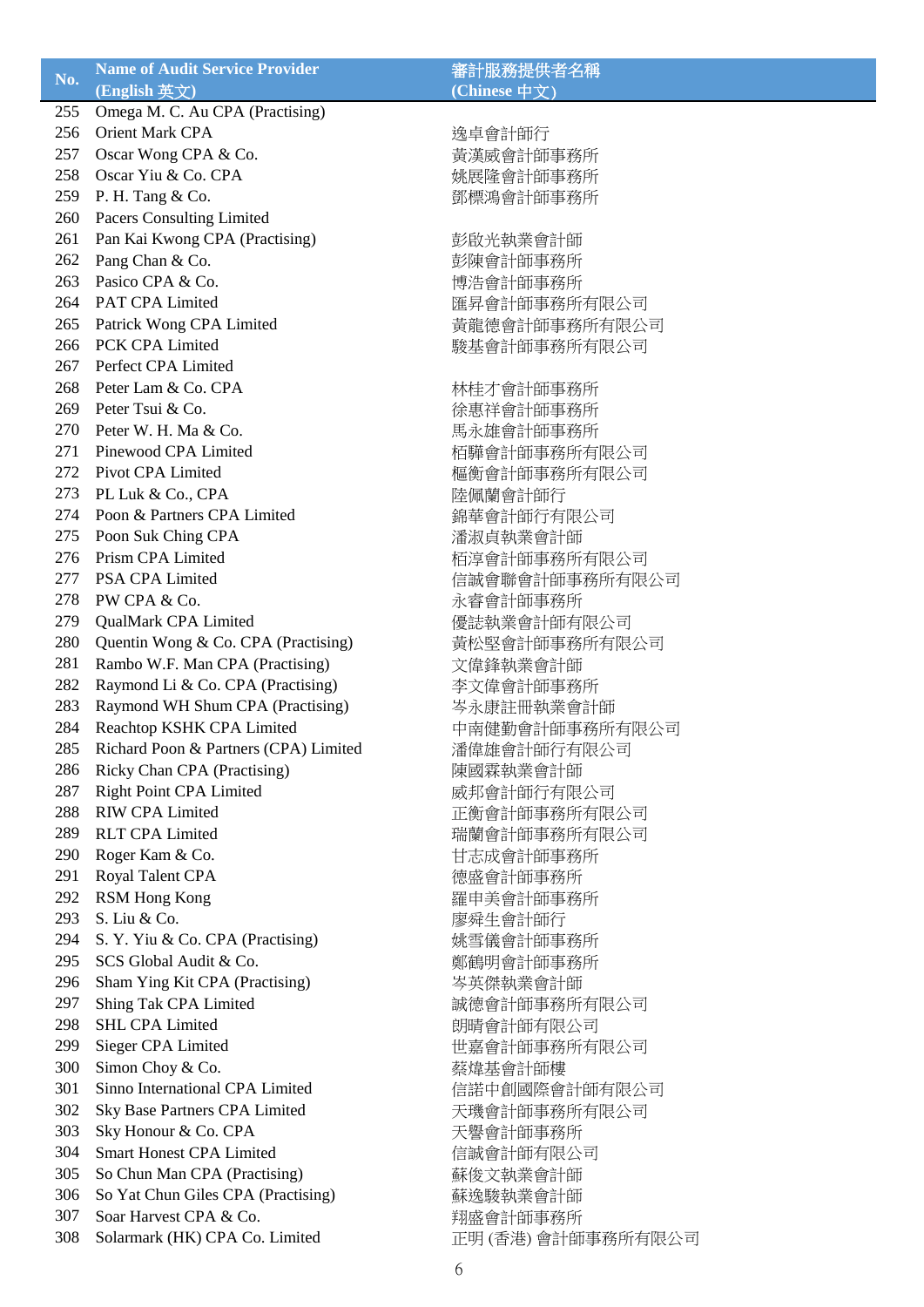| (English 英文)<br>(Chinese 中文)<br>South China CPA Limited<br>309<br>華南會計師事務所有限公司<br>310<br>Spencer Ho CPA & Co.<br>何瑞祥會計師事務所<br><b>SQC CPA Limited</b><br>311<br>佳信會計師事務所有限公司<br>312<br>Stanley Hui & Co.<br>許清安會計師事務所<br>313<br>Stanley S. Y. Yim & Co.<br>嚴世義會計師行<br>314<br>Sunny Leung & Co.<br>梁建新會計師事務所<br>315<br>Supreme Accounting And Corporate<br>卓越會計及企業服務有限公司<br>Service Limited<br>316<br>T. K. Lo & Co.<br>盧子葵會計師事務所<br>317<br>T. K. Yeung & Co.<br>318<br>T. K. Yu CPA (Practising)<br>319<br>T.O. Yip & Co. Limited<br>德安會計師行有限公司<br>Tai Yau CPA<br>320<br>大有會計師事務所<br>321<br><b>Talent Partners CPA Limited</b><br>中天會計師事務有限公司<br>322<br>Tam, Hui, Tse & Ho CPA Limited<br>譚許謝何會計師行有限公司<br>323<br>Tandem (HK) CPA Limited<br>灝天(香港)會計師事務所有限公司<br>324<br>TCCPA & Co.<br>同策會計師事務所<br>325<br>TETON CPA Co.<br>天恆會計師事務所<br>326<br>TF Lam & Co.<br>林天發會計師行<br>327<br>Thomson Y. W. Lai & Co.<br>黎耀華會計師事務所<br>328<br>Tommy M. K. Wong, CPA (Practising)<br>黃文傑執業會計師<br>329<br>Tong Ming Yeung CPA (Practising)<br>330<br>Tony P. H. Leung, CPA (Practising)<br>梁柏恆執業會計師<br>331<br>Treasure Art & Co.<br>332<br>Trilinear CPA & Co.<br>中天泰正會計師事務所<br>333<br><b>Trinity CPA Limited</b><br>中拓會計師事務所有限公司<br><b>Truson CPA Limited</b><br>334<br>卓信會計師事務所有限公司<br>335<br>Tsui & Tsui CPA Limited<br>徐會計師事務所有限公司<br>336<br><b>UHY Vocation HK CPA Limited</b><br>天道香港會計師事務所有限公司<br>337<br>Uni Vision CPA<br>聯信會計師事務所<br>338<br>Unique & Partners CPA<br>于立會計師事務所<br>339<br>United CPA & Co.<br>中正會計師事務所<br>340<br>UP CPA & Co.<br>匯賢會計師事務所<br>341<br>Venus Y. S. Ma & Co.<br>馬逸璇會計師事務所<br>342<br>Victor W.N. Ngai & Co.<br>魏穎楠會計師事務所<br>343<br>Vision A. S. Limited<br>泓信會計師行有限公司<br>344<br>W. H. Man CPA (Practising)<br>345<br>W. K. Au Yeung & Co.<br>歐陽偉基會計師事務所<br>346<br>W. K. Pang & Co.<br>彭偉駒會計師事務所<br>347<br>W. M. Yip & Co.<br>葉偉文會計師事務所<br>W.M. Yuen CPA Limited<br>賢信會計師事務所有限公司<br>348<br>Wale'x CPA & Co.<br>349<br>惠爾信會計師事務所<br>350<br>Walter Quan & Co.<br>關發興會計師事務所<br>Wan Ka Sing CPA (Practising)<br>351<br>尹家聲執業會計師<br>Wedentipro CPA & Co.<br>352<br>林家樑會計師事務所<br>William Hon & Co.<br>353<br>韓亮會計師事務所<br>354<br>William Kong & Co.<br>江凱傑會計師事務所<br>William Lee, Paul Tang & Co.<br>355<br>李振寧鄧信能會計師事務所 |     | <b>Name of Audit Service Provider</b> | 審計服務提供者名稱 |
|-------------------------------------------------------------------------------------------------------------------------------------------------------------------------------------------------------------------------------------------------------------------------------------------------------------------------------------------------------------------------------------------------------------------------------------------------------------------------------------------------------------------------------------------------------------------------------------------------------------------------------------------------------------------------------------------------------------------------------------------------------------------------------------------------------------------------------------------------------------------------------------------------------------------------------------------------------------------------------------------------------------------------------------------------------------------------------------------------------------------------------------------------------------------------------------------------------------------------------------------------------------------------------------------------------------------------------------------------------------------------------------------------------------------------------------------------------------------------------------------------------------------------------------------------------------------------------------------------------------------------------------------------------------------------------------------------------------------------------------------------------------------------------------------------------------------------------------------------------------------------------------------------------------------------------------------------------------------------------------------------------------------------------------------------------------------------------------------------------------------------------------------------------------------------------------------------------------------------------|-----|---------------------------------------|-----------|
|                                                                                                                                                                                                                                                                                                                                                                                                                                                                                                                                                                                                                                                                                                                                                                                                                                                                                                                                                                                                                                                                                                                                                                                                                                                                                                                                                                                                                                                                                                                                                                                                                                                                                                                                                                                                                                                                                                                                                                                                                                                                                                                                                                                                                               | No. |                                       |           |
|                                                                                                                                                                                                                                                                                                                                                                                                                                                                                                                                                                                                                                                                                                                                                                                                                                                                                                                                                                                                                                                                                                                                                                                                                                                                                                                                                                                                                                                                                                                                                                                                                                                                                                                                                                                                                                                                                                                                                                                                                                                                                                                                                                                                                               |     |                                       |           |
|                                                                                                                                                                                                                                                                                                                                                                                                                                                                                                                                                                                                                                                                                                                                                                                                                                                                                                                                                                                                                                                                                                                                                                                                                                                                                                                                                                                                                                                                                                                                                                                                                                                                                                                                                                                                                                                                                                                                                                                                                                                                                                                                                                                                                               |     |                                       |           |
|                                                                                                                                                                                                                                                                                                                                                                                                                                                                                                                                                                                                                                                                                                                                                                                                                                                                                                                                                                                                                                                                                                                                                                                                                                                                                                                                                                                                                                                                                                                                                                                                                                                                                                                                                                                                                                                                                                                                                                                                                                                                                                                                                                                                                               |     |                                       |           |
|                                                                                                                                                                                                                                                                                                                                                                                                                                                                                                                                                                                                                                                                                                                                                                                                                                                                                                                                                                                                                                                                                                                                                                                                                                                                                                                                                                                                                                                                                                                                                                                                                                                                                                                                                                                                                                                                                                                                                                                                                                                                                                                                                                                                                               |     |                                       |           |
|                                                                                                                                                                                                                                                                                                                                                                                                                                                                                                                                                                                                                                                                                                                                                                                                                                                                                                                                                                                                                                                                                                                                                                                                                                                                                                                                                                                                                                                                                                                                                                                                                                                                                                                                                                                                                                                                                                                                                                                                                                                                                                                                                                                                                               |     |                                       |           |
|                                                                                                                                                                                                                                                                                                                                                                                                                                                                                                                                                                                                                                                                                                                                                                                                                                                                                                                                                                                                                                                                                                                                                                                                                                                                                                                                                                                                                                                                                                                                                                                                                                                                                                                                                                                                                                                                                                                                                                                                                                                                                                                                                                                                                               |     |                                       |           |
|                                                                                                                                                                                                                                                                                                                                                                                                                                                                                                                                                                                                                                                                                                                                                                                                                                                                                                                                                                                                                                                                                                                                                                                                                                                                                                                                                                                                                                                                                                                                                                                                                                                                                                                                                                                                                                                                                                                                                                                                                                                                                                                                                                                                                               |     |                                       |           |
|                                                                                                                                                                                                                                                                                                                                                                                                                                                                                                                                                                                                                                                                                                                                                                                                                                                                                                                                                                                                                                                                                                                                                                                                                                                                                                                                                                                                                                                                                                                                                                                                                                                                                                                                                                                                                                                                                                                                                                                                                                                                                                                                                                                                                               |     |                                       |           |
|                                                                                                                                                                                                                                                                                                                                                                                                                                                                                                                                                                                                                                                                                                                                                                                                                                                                                                                                                                                                                                                                                                                                                                                                                                                                                                                                                                                                                                                                                                                                                                                                                                                                                                                                                                                                                                                                                                                                                                                                                                                                                                                                                                                                                               |     |                                       |           |
|                                                                                                                                                                                                                                                                                                                                                                                                                                                                                                                                                                                                                                                                                                                                                                                                                                                                                                                                                                                                                                                                                                                                                                                                                                                                                                                                                                                                                                                                                                                                                                                                                                                                                                                                                                                                                                                                                                                                                                                                                                                                                                                                                                                                                               |     |                                       |           |
|                                                                                                                                                                                                                                                                                                                                                                                                                                                                                                                                                                                                                                                                                                                                                                                                                                                                                                                                                                                                                                                                                                                                                                                                                                                                                                                                                                                                                                                                                                                                                                                                                                                                                                                                                                                                                                                                                                                                                                                                                                                                                                                                                                                                                               |     |                                       |           |
|                                                                                                                                                                                                                                                                                                                                                                                                                                                                                                                                                                                                                                                                                                                                                                                                                                                                                                                                                                                                                                                                                                                                                                                                                                                                                                                                                                                                                                                                                                                                                                                                                                                                                                                                                                                                                                                                                                                                                                                                                                                                                                                                                                                                                               |     |                                       |           |
|                                                                                                                                                                                                                                                                                                                                                                                                                                                                                                                                                                                                                                                                                                                                                                                                                                                                                                                                                                                                                                                                                                                                                                                                                                                                                                                                                                                                                                                                                                                                                                                                                                                                                                                                                                                                                                                                                                                                                                                                                                                                                                                                                                                                                               |     |                                       |           |
|                                                                                                                                                                                                                                                                                                                                                                                                                                                                                                                                                                                                                                                                                                                                                                                                                                                                                                                                                                                                                                                                                                                                                                                                                                                                                                                                                                                                                                                                                                                                                                                                                                                                                                                                                                                                                                                                                                                                                                                                                                                                                                                                                                                                                               |     |                                       |           |
|                                                                                                                                                                                                                                                                                                                                                                                                                                                                                                                                                                                                                                                                                                                                                                                                                                                                                                                                                                                                                                                                                                                                                                                                                                                                                                                                                                                                                                                                                                                                                                                                                                                                                                                                                                                                                                                                                                                                                                                                                                                                                                                                                                                                                               |     |                                       |           |
|                                                                                                                                                                                                                                                                                                                                                                                                                                                                                                                                                                                                                                                                                                                                                                                                                                                                                                                                                                                                                                                                                                                                                                                                                                                                                                                                                                                                                                                                                                                                                                                                                                                                                                                                                                                                                                                                                                                                                                                                                                                                                                                                                                                                                               |     |                                       |           |
|                                                                                                                                                                                                                                                                                                                                                                                                                                                                                                                                                                                                                                                                                                                                                                                                                                                                                                                                                                                                                                                                                                                                                                                                                                                                                                                                                                                                                                                                                                                                                                                                                                                                                                                                                                                                                                                                                                                                                                                                                                                                                                                                                                                                                               |     |                                       |           |
|                                                                                                                                                                                                                                                                                                                                                                                                                                                                                                                                                                                                                                                                                                                                                                                                                                                                                                                                                                                                                                                                                                                                                                                                                                                                                                                                                                                                                                                                                                                                                                                                                                                                                                                                                                                                                                                                                                                                                                                                                                                                                                                                                                                                                               |     |                                       |           |
|                                                                                                                                                                                                                                                                                                                                                                                                                                                                                                                                                                                                                                                                                                                                                                                                                                                                                                                                                                                                                                                                                                                                                                                                                                                                                                                                                                                                                                                                                                                                                                                                                                                                                                                                                                                                                                                                                                                                                                                                                                                                                                                                                                                                                               |     |                                       |           |
|                                                                                                                                                                                                                                                                                                                                                                                                                                                                                                                                                                                                                                                                                                                                                                                                                                                                                                                                                                                                                                                                                                                                                                                                                                                                                                                                                                                                                                                                                                                                                                                                                                                                                                                                                                                                                                                                                                                                                                                                                                                                                                                                                                                                                               |     |                                       |           |
|                                                                                                                                                                                                                                                                                                                                                                                                                                                                                                                                                                                                                                                                                                                                                                                                                                                                                                                                                                                                                                                                                                                                                                                                                                                                                                                                                                                                                                                                                                                                                                                                                                                                                                                                                                                                                                                                                                                                                                                                                                                                                                                                                                                                                               |     |                                       |           |
|                                                                                                                                                                                                                                                                                                                                                                                                                                                                                                                                                                                                                                                                                                                                                                                                                                                                                                                                                                                                                                                                                                                                                                                                                                                                                                                                                                                                                                                                                                                                                                                                                                                                                                                                                                                                                                                                                                                                                                                                                                                                                                                                                                                                                               |     |                                       |           |
|                                                                                                                                                                                                                                                                                                                                                                                                                                                                                                                                                                                                                                                                                                                                                                                                                                                                                                                                                                                                                                                                                                                                                                                                                                                                                                                                                                                                                                                                                                                                                                                                                                                                                                                                                                                                                                                                                                                                                                                                                                                                                                                                                                                                                               |     |                                       |           |
|                                                                                                                                                                                                                                                                                                                                                                                                                                                                                                                                                                                                                                                                                                                                                                                                                                                                                                                                                                                                                                                                                                                                                                                                                                                                                                                                                                                                                                                                                                                                                                                                                                                                                                                                                                                                                                                                                                                                                                                                                                                                                                                                                                                                                               |     |                                       |           |
|                                                                                                                                                                                                                                                                                                                                                                                                                                                                                                                                                                                                                                                                                                                                                                                                                                                                                                                                                                                                                                                                                                                                                                                                                                                                                                                                                                                                                                                                                                                                                                                                                                                                                                                                                                                                                                                                                                                                                                                                                                                                                                                                                                                                                               |     |                                       |           |
|                                                                                                                                                                                                                                                                                                                                                                                                                                                                                                                                                                                                                                                                                                                                                                                                                                                                                                                                                                                                                                                                                                                                                                                                                                                                                                                                                                                                                                                                                                                                                                                                                                                                                                                                                                                                                                                                                                                                                                                                                                                                                                                                                                                                                               |     |                                       |           |
|                                                                                                                                                                                                                                                                                                                                                                                                                                                                                                                                                                                                                                                                                                                                                                                                                                                                                                                                                                                                                                                                                                                                                                                                                                                                                                                                                                                                                                                                                                                                                                                                                                                                                                                                                                                                                                                                                                                                                                                                                                                                                                                                                                                                                               |     |                                       |           |
|                                                                                                                                                                                                                                                                                                                                                                                                                                                                                                                                                                                                                                                                                                                                                                                                                                                                                                                                                                                                                                                                                                                                                                                                                                                                                                                                                                                                                                                                                                                                                                                                                                                                                                                                                                                                                                                                                                                                                                                                                                                                                                                                                                                                                               |     |                                       |           |
|                                                                                                                                                                                                                                                                                                                                                                                                                                                                                                                                                                                                                                                                                                                                                                                                                                                                                                                                                                                                                                                                                                                                                                                                                                                                                                                                                                                                                                                                                                                                                                                                                                                                                                                                                                                                                                                                                                                                                                                                                                                                                                                                                                                                                               |     |                                       |           |
|                                                                                                                                                                                                                                                                                                                                                                                                                                                                                                                                                                                                                                                                                                                                                                                                                                                                                                                                                                                                                                                                                                                                                                                                                                                                                                                                                                                                                                                                                                                                                                                                                                                                                                                                                                                                                                                                                                                                                                                                                                                                                                                                                                                                                               |     |                                       |           |
|                                                                                                                                                                                                                                                                                                                                                                                                                                                                                                                                                                                                                                                                                                                                                                                                                                                                                                                                                                                                                                                                                                                                                                                                                                                                                                                                                                                                                                                                                                                                                                                                                                                                                                                                                                                                                                                                                                                                                                                                                                                                                                                                                                                                                               |     |                                       |           |
|                                                                                                                                                                                                                                                                                                                                                                                                                                                                                                                                                                                                                                                                                                                                                                                                                                                                                                                                                                                                                                                                                                                                                                                                                                                                                                                                                                                                                                                                                                                                                                                                                                                                                                                                                                                                                                                                                                                                                                                                                                                                                                                                                                                                                               |     |                                       |           |
|                                                                                                                                                                                                                                                                                                                                                                                                                                                                                                                                                                                                                                                                                                                                                                                                                                                                                                                                                                                                                                                                                                                                                                                                                                                                                                                                                                                                                                                                                                                                                                                                                                                                                                                                                                                                                                                                                                                                                                                                                                                                                                                                                                                                                               |     |                                       |           |
|                                                                                                                                                                                                                                                                                                                                                                                                                                                                                                                                                                                                                                                                                                                                                                                                                                                                                                                                                                                                                                                                                                                                                                                                                                                                                                                                                                                                                                                                                                                                                                                                                                                                                                                                                                                                                                                                                                                                                                                                                                                                                                                                                                                                                               |     |                                       |           |
|                                                                                                                                                                                                                                                                                                                                                                                                                                                                                                                                                                                                                                                                                                                                                                                                                                                                                                                                                                                                                                                                                                                                                                                                                                                                                                                                                                                                                                                                                                                                                                                                                                                                                                                                                                                                                                                                                                                                                                                                                                                                                                                                                                                                                               |     |                                       |           |
|                                                                                                                                                                                                                                                                                                                                                                                                                                                                                                                                                                                                                                                                                                                                                                                                                                                                                                                                                                                                                                                                                                                                                                                                                                                                                                                                                                                                                                                                                                                                                                                                                                                                                                                                                                                                                                                                                                                                                                                                                                                                                                                                                                                                                               |     |                                       |           |
|                                                                                                                                                                                                                                                                                                                                                                                                                                                                                                                                                                                                                                                                                                                                                                                                                                                                                                                                                                                                                                                                                                                                                                                                                                                                                                                                                                                                                                                                                                                                                                                                                                                                                                                                                                                                                                                                                                                                                                                                                                                                                                                                                                                                                               |     |                                       |           |
|                                                                                                                                                                                                                                                                                                                                                                                                                                                                                                                                                                                                                                                                                                                                                                                                                                                                                                                                                                                                                                                                                                                                                                                                                                                                                                                                                                                                                                                                                                                                                                                                                                                                                                                                                                                                                                                                                                                                                                                                                                                                                                                                                                                                                               |     |                                       |           |
|                                                                                                                                                                                                                                                                                                                                                                                                                                                                                                                                                                                                                                                                                                                                                                                                                                                                                                                                                                                                                                                                                                                                                                                                                                                                                                                                                                                                                                                                                                                                                                                                                                                                                                                                                                                                                                                                                                                                                                                                                                                                                                                                                                                                                               |     |                                       |           |
|                                                                                                                                                                                                                                                                                                                                                                                                                                                                                                                                                                                                                                                                                                                                                                                                                                                                                                                                                                                                                                                                                                                                                                                                                                                                                                                                                                                                                                                                                                                                                                                                                                                                                                                                                                                                                                                                                                                                                                                                                                                                                                                                                                                                                               |     |                                       |           |
|                                                                                                                                                                                                                                                                                                                                                                                                                                                                                                                                                                                                                                                                                                                                                                                                                                                                                                                                                                                                                                                                                                                                                                                                                                                                                                                                                                                                                                                                                                                                                                                                                                                                                                                                                                                                                                                                                                                                                                                                                                                                                                                                                                                                                               |     |                                       |           |
|                                                                                                                                                                                                                                                                                                                                                                                                                                                                                                                                                                                                                                                                                                                                                                                                                                                                                                                                                                                                                                                                                                                                                                                                                                                                                                                                                                                                                                                                                                                                                                                                                                                                                                                                                                                                                                                                                                                                                                                                                                                                                                                                                                                                                               |     |                                       |           |
|                                                                                                                                                                                                                                                                                                                                                                                                                                                                                                                                                                                                                                                                                                                                                                                                                                                                                                                                                                                                                                                                                                                                                                                                                                                                                                                                                                                                                                                                                                                                                                                                                                                                                                                                                                                                                                                                                                                                                                                                                                                                                                                                                                                                                               |     |                                       |           |
|                                                                                                                                                                                                                                                                                                                                                                                                                                                                                                                                                                                                                                                                                                                                                                                                                                                                                                                                                                                                                                                                                                                                                                                                                                                                                                                                                                                                                                                                                                                                                                                                                                                                                                                                                                                                                                                                                                                                                                                                                                                                                                                                                                                                                               |     |                                       |           |
|                                                                                                                                                                                                                                                                                                                                                                                                                                                                                                                                                                                                                                                                                                                                                                                                                                                                                                                                                                                                                                                                                                                                                                                                                                                                                                                                                                                                                                                                                                                                                                                                                                                                                                                                                                                                                                                                                                                                                                                                                                                                                                                                                                                                                               |     |                                       |           |
|                                                                                                                                                                                                                                                                                                                                                                                                                                                                                                                                                                                                                                                                                                                                                                                                                                                                                                                                                                                                                                                                                                                                                                                                                                                                                                                                                                                                                                                                                                                                                                                                                                                                                                                                                                                                                                                                                                                                                                                                                                                                                                                                                                                                                               |     |                                       |           |
|                                                                                                                                                                                                                                                                                                                                                                                                                                                                                                                                                                                                                                                                                                                                                                                                                                                                                                                                                                                                                                                                                                                                                                                                                                                                                                                                                                                                                                                                                                                                                                                                                                                                                                                                                                                                                                                                                                                                                                                                                                                                                                                                                                                                                               |     |                                       |           |
|                                                                                                                                                                                                                                                                                                                                                                                                                                                                                                                                                                                                                                                                                                                                                                                                                                                                                                                                                                                                                                                                                                                                                                                                                                                                                                                                                                                                                                                                                                                                                                                                                                                                                                                                                                                                                                                                                                                                                                                                                                                                                                                                                                                                                               |     |                                       |           |
|                                                                                                                                                                                                                                                                                                                                                                                                                                                                                                                                                                                                                                                                                                                                                                                                                                                                                                                                                                                                                                                                                                                                                                                                                                                                                                                                                                                                                                                                                                                                                                                                                                                                                                                                                                                                                                                                                                                                                                                                                                                                                                                                                                                                                               |     |                                       |           |
| 356<br>Wilson Chung CPA (Practising)<br>鍾偉豪執業會計師                                                                                                                                                                                                                                                                                                                                                                                                                                                                                                                                                                                                                                                                                                                                                                                                                                                                                                                                                                                                                                                                                                                                                                                                                                                                                                                                                                                                                                                                                                                                                                                                                                                                                                                                                                                                                                                                                                                                                                                                                                                                                                                                                                              |     |                                       |           |
| <b>Wilson CPA Limited</b><br>357<br>旭晨會計師事務所有限公司                                                                                                                                                                                                                                                                                                                                                                                                                                                                                                                                                                                                                                                                                                                                                                                                                                                                                                                                                                                                                                                                                                                                                                                                                                                                                                                                                                                                                                                                                                                                                                                                                                                                                                                                                                                                                                                                                                                                                                                                                                                                                                                                                                              |     |                                       |           |
| 358<br>Winmax & Partners CPA Limited<br>宏立會計師行有限公司                                                                                                                                                                                                                                                                                                                                                                                                                                                                                                                                                                                                                                                                                                                                                                                                                                                                                                                                                                                                                                                                                                                                                                                                                                                                                                                                                                                                                                                                                                                                                                                                                                                                                                                                                                                                                                                                                                                                                                                                                                                                                                                                                                            |     |                                       |           |
| <b>Wisdom Professional CPA</b><br>359<br>博智會計師事務所                                                                                                                                                                                                                                                                                                                                                                                                                                                                                                                                                                                                                                                                                                                                                                                                                                                                                                                                                                                                                                                                                                                                                                                                                                                                                                                                                                                                                                                                                                                                                                                                                                                                                                                                                                                                                                                                                                                                                                                                                                                                                                                                                                             |     |                                       |           |
| 360<br>Wise Diligent CPA Co. Limited<br>柏雅會計師事務所有限公司                                                                                                                                                                                                                                                                                                                                                                                                                                                                                                                                                                                                                                                                                                                                                                                                                                                                                                                                                                                                                                                                                                                                                                                                                                                                                                                                                                                                                                                                                                                                                                                                                                                                                                                                                                                                                                                                                                                                                                                                                                                                                                                                                                          |     |                                       |           |
| 361<br><b>Wiser CPA Limited</b><br>聚賢會計師有限公司                                                                                                                                                                                                                                                                                                                                                                                                                                                                                                                                                                                                                                                                                                                                                                                                                                                                                                                                                                                                                                                                                                                                                                                                                                                                                                                                                                                                                                                                                                                                                                                                                                                                                                                                                                                                                                                                                                                                                                                                                                                                                                                                                                                  |     |                                       |           |